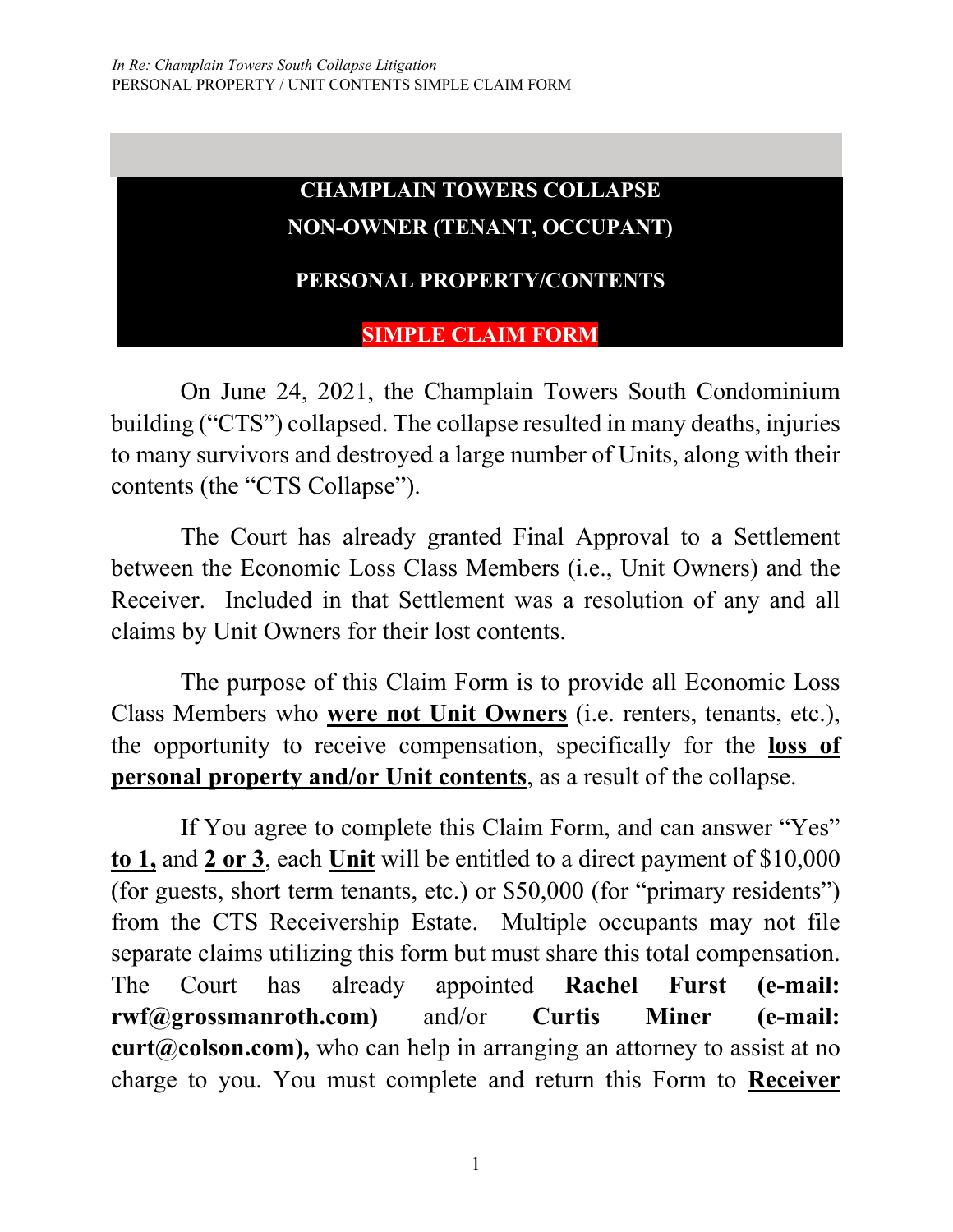**Michael Goldberg by July 18, 2022**, by emailing it to: [CTSReceivership@akerman.com.](mailto:michael.goldberg@akerman.com).

Instead of completing this Simple Claim Form, **you may decide to complete the full CTS Personal Property / Unit Contents Claim Form**, thereby **knowingly and voluntarily waving** any rights to this flat payment of \$10,000 or \$50,000, but You will be required to present supporting evidence for your alleged Property Loss Claim. The Court will evaluate Your claim and determine: (a) whether you are entitled to a claim under the laws of State of Florida, and (b) the appropriate amount of such claim. While there is no guarantee of *any* payment through submitting to this alternate process, that payment could potentially *exceed* \$10,000 or \$50,000, depending on the results of the evaluation process.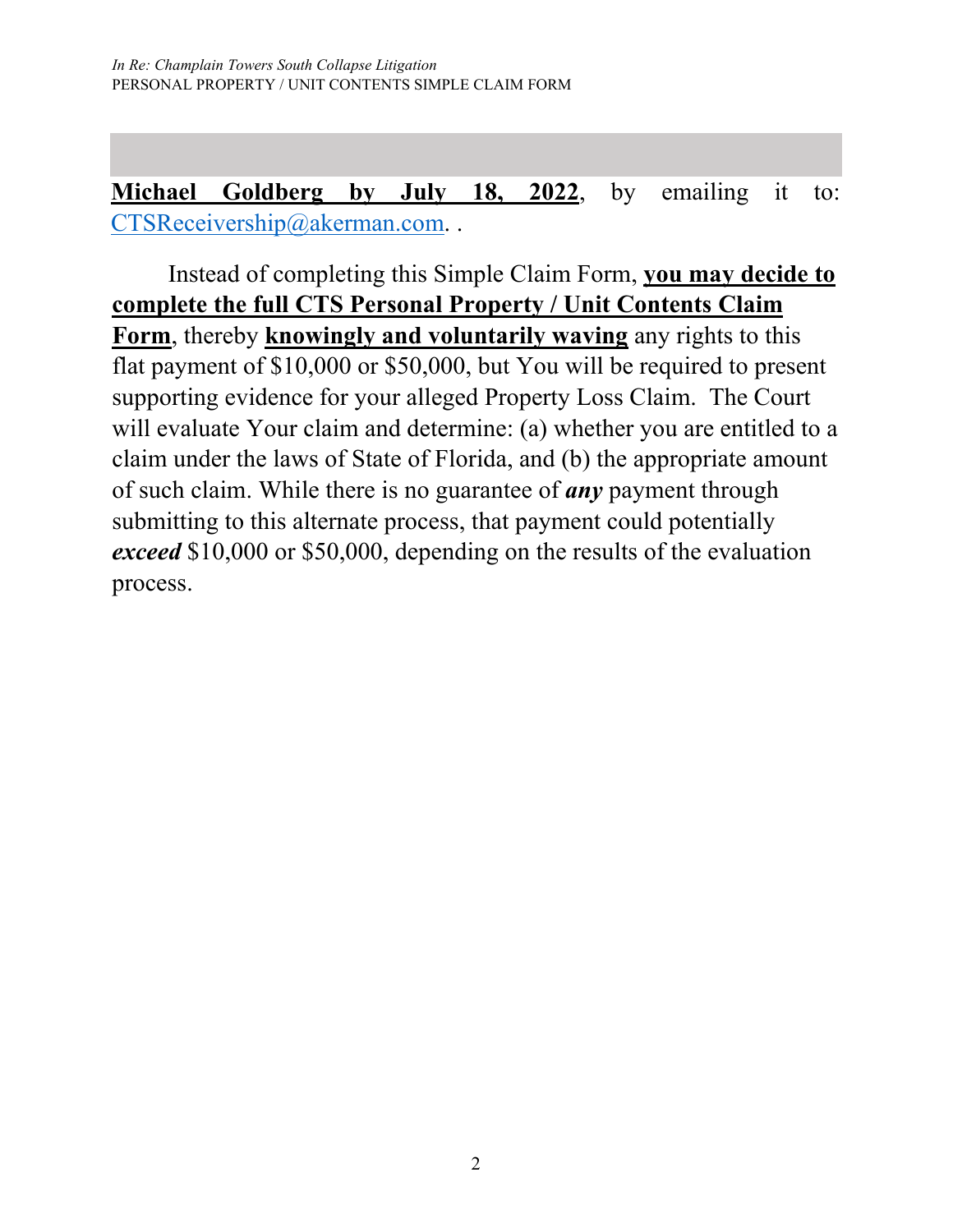## **SECTION 1: CLAIMAINT INFORMATION**

#### **Full Name**:

| (First) | (Middle) | (Last) |
|---------|----------|--------|

**Unit Number:** 

**Primary Telephone Number:**

**Current Mailing Address:** 

**Email Address:**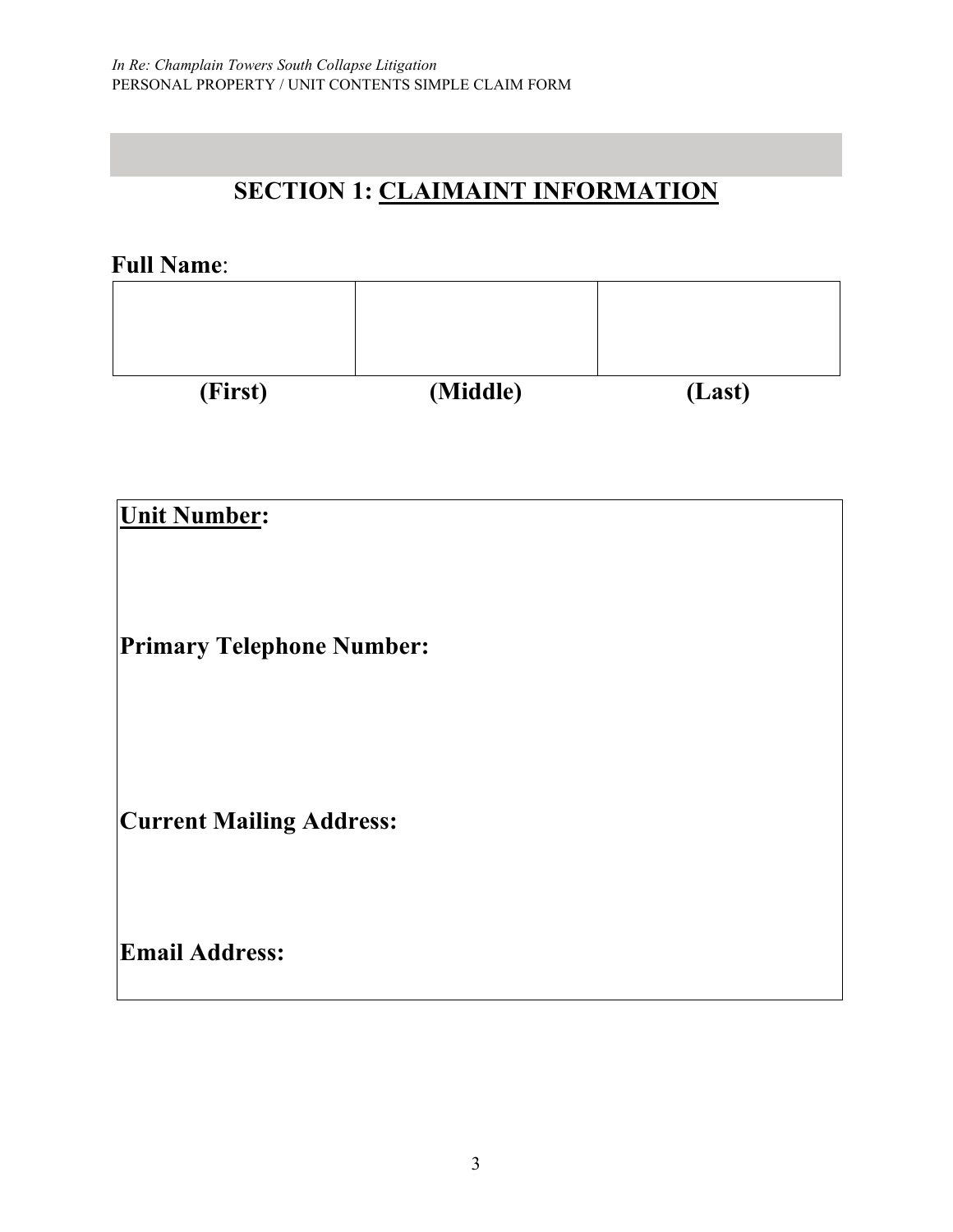#### **SECTION 2:**

### **DECLARATIONS**

1. I was residing at, and/or present at CTS on June 24, 2021 and **did not** have any ownership of the Unit.

**\_\_\_\_\_ Yes** 

# *AND*

2. The Unit was my "primary residence" at time of CTS Collapse (and thus entitled to \$50,000 for damaged personal property)

**\_\_\_\_\_ Yes** 

*OR* 

3. The Unit was not my "primary residence" at time of CTS Collapse (and thus entitled to \$10,000 for damaged personal property)

**\_\_\_\_\_ Yes**